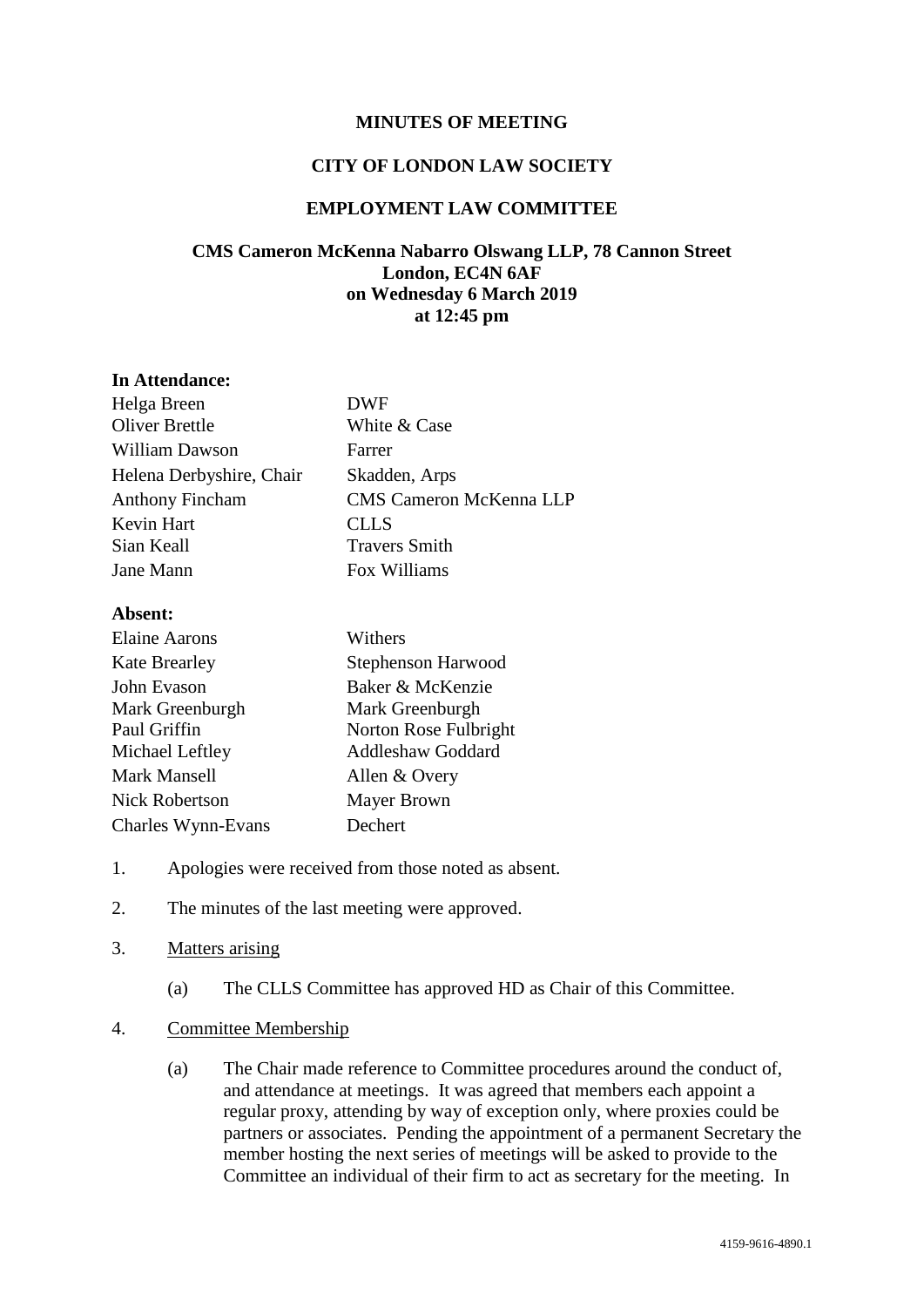the meantime, expressions of interest would be sought from members, with the aim being to appoint a new secretary by the next meeting in June.

(b) Recruitment

An advertisement seeking members (multiple members is acceptable) would be placed on the CLLS website and LinkedIn and sent to CLLS liaison partners in City firms and also to members of the Committee. Individuals can then apply by submitting their CVs to the Chair for approval by the Committee.

## 5. Report on BEIS EU Exit Business Readiness Forum

AF reported on a presentation at this Forum on pre-settled status for EU residents presently in the UK, and that while the £65 fee would still be charged for technical reasons, it would then be refunded to individuals. Overall it was felt important to make EU citizens part of the family in the UK. The process for acquiring settled status is simple and can be accessed on an android phone. Slides of the BEIS presentation would be circulated if and when received by AF. KH would enquire whether similar slides prepared by Laura Devine could be circulated to members.

## 6. ICAEW Corporate Governance Committee

We have been asked for members to sit on this Committee involving a two-year appointment renewable twice with four meetings (2 hours) a year and dinner. JM was interested to participate, and expressions of interest will be sought.

### 7. Discussion of Privilege in Investigations

The focus of this discussion was around attaching privilege to independent investigations. There was general discussion around the need to identify the purpose of a law firm's role, whether investigatory or advisory, the need to distinguish between these, and the practice in certain parts of the City where some firms were exhibiting reluctance to allowing their clients to be investigated by other firms. It was agreed that there was no one size fits all approach given the nature of different investigations, especially the implications caused by investigations carried out initially by in-house lawyers, the impact of international co-operations with head offices overseas and with different notions of privilege applying.

There was discussion about whether we should help identify best professional practice for members and the preparation of a checklist was discussed covering (i) the purpose/role of the law firm (ii) was the investigation being carried out in contemplation of litigation (iii) was any advice sought purely advisory or investigative (iv) should terms of reference be prepared to articulate the purpose of the lawyers and law firms role; (v) the need to identify the client (reference to Three Rivers case).

The Chair would liaise with Jonathan Kembery on the Professional Rules and Regulation Committee to identify issues.